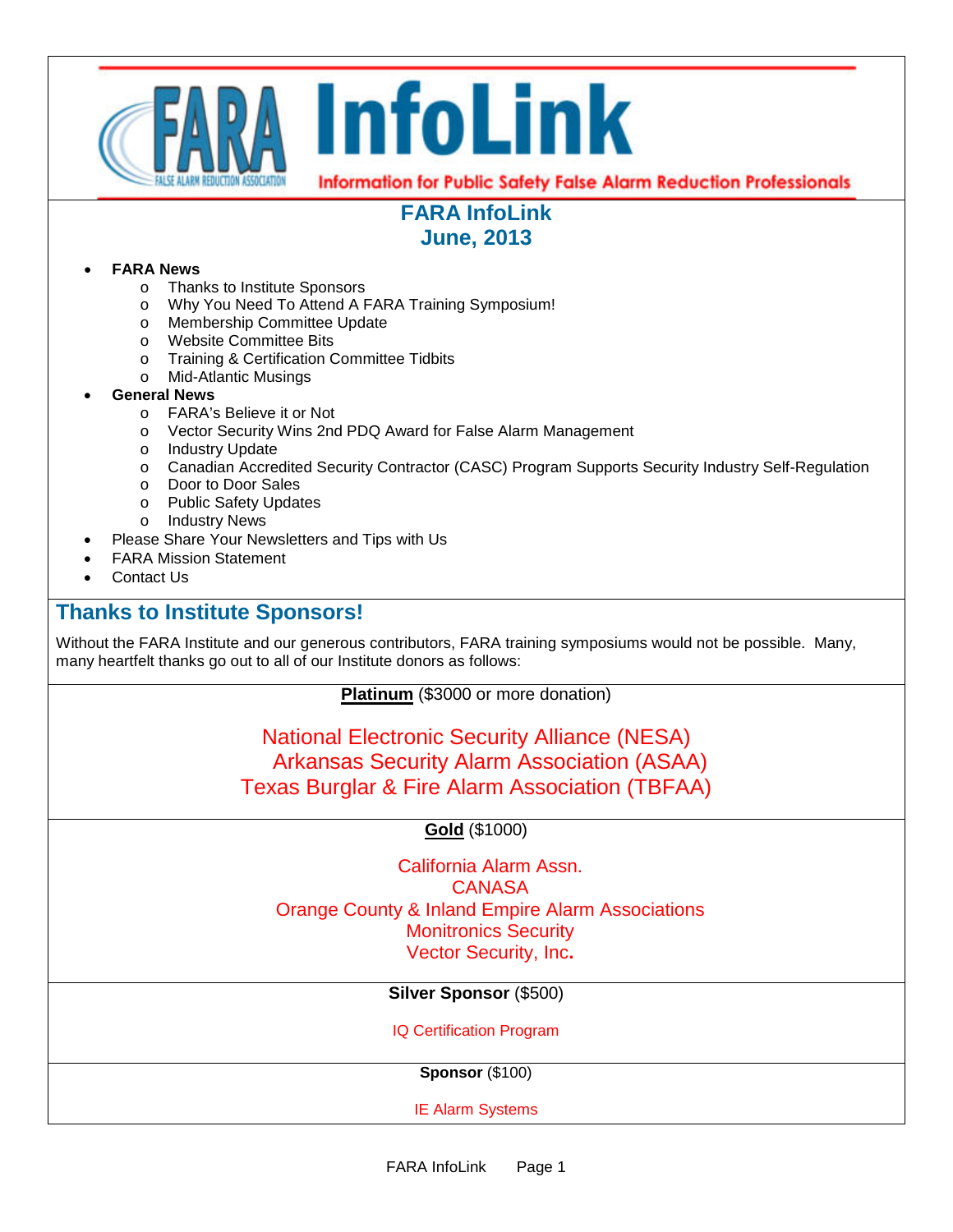## **Why You Need To Attend A FARA Training Symposium!**

#### *By David Wilson*

The FARA annual training symposiums are extremely beneficial for all that attend. You will learn about a whole lot of new ideas and techniques from excellent instructors and fellow attendees, and the ideas you take back are unreal. You can pick the creative brain of the seasoned alarm coordinators and alarm industry folks in attendance.

I don't know about you, but I love being around creative thinkers…it can really get the creative juices flowing. You will meet and network with others who are interested in the same things you are. You will meet like minded professionals that not only inspire you, but will create an opportunity to build partnerships. The symposiums allow you to get away and regain your focus. It's a great way to connect with old friends and new friends, and a great place to renew your thought process. You will be amongst professionals that have the same struggles as you, and many times you can find out about new ideas or systems that might work for you, allowing you to improve your program.

The instructors are excellent, and you get to meet them face to face. It's good to connect through email, it is better to connect on the phone, but the best way to connect is face to face, and always will be. At every FARA symposium, the instructors always allow time to speak to attendees individually to answer questions. Many of the instructors are FARA members and are actually attending the symposium themselves allowing you the opportunity to speak to them during breaks and after the daily training classes as well.

The benefits of attending FARA training symposiums are endless.

So start planning to attend the 2014 symposium in Baltimore! You will certainly take home valuable information and new professional contacts that will propel your program to the next level. See you there!

## **Membership Committee Update**

*Kathy Rudover, Membership Committee*

The Membership Committee would like to acknowledge and welcome our newest member of FARA: Champaign, Illinois Police Department.

In August of 2009 when I took over as the Alarm Coordinator for the Windsor Police Service, I asked myself on many occasions, "What the heck have I got myself into"?

No one from my own department (including the outgoing Alarm Coordinator) bothered to tell me about FARA - other than my membership was paid for the year.

I struggled for months questioning my abilities with the limited training I had received, and one day out of nowhere an Angel named, "Gerry Miller" contacted me and told me that as a member of FARA, I had an abundance of support and unlimited resources available to assist me. She also encouraged me to attend the Training Symposium, which in 2010 was being held in Buffalo, New York. With financial assistance from the FARA Institute, I was able to attend this invaluable educational and networking experience!!!

Since 2010, I have been extremely fortunate to attend Symposiums in San Antonio, Albuquerque and this year in Orlando. As a result, I have continued to learn and to grow as an Alarm Manager. Without the continued support and assistance I have received from FARA, this would not have been possible.

This year during the Symposium in Orlando, Florida I decided to join the Membership Committee hoping to share and promote the role and objective of FARA to others who can benefit from joining this worthwhile organization!

Congratulations to Tammy, Joe and the 2013 Conference Committee for putting together another fabulous conference. During the week the Membership Committee held a membership drive and asked each of us to submit names and contact information for potential new FARA members.

The person who referred the greatest number of contacts was awarded a fabulous prize given out by Vanna/I mean Debbie Hanson. The lucky winner this year happened to be…"ME"!

In total there were 14 new referrals made and the Membership Committee is already diligently working towards recruiting these new members.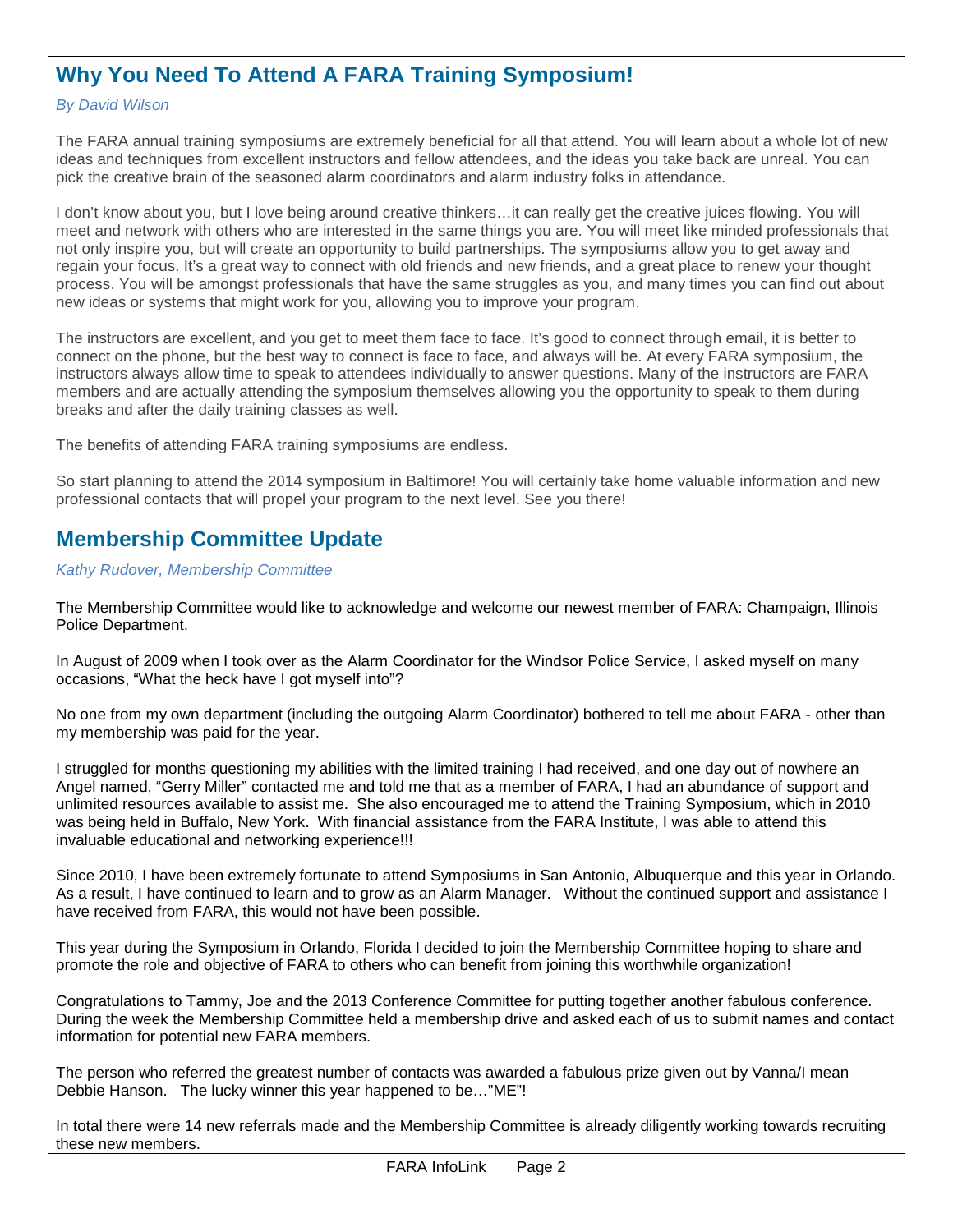### **Website Committee Bits**

#### *By Shellie Reid, Committee Chair*

If you weren't at the symposium, then you missed the big news about FARA's website. FARA's board has given the go ahead to create a website for consumers. We hope to be announcing soon that the final touches have been made and the site is open for business. The new site will make it easier to direct citizens to the information that is helpful to them. Stay tuned for more information in the coming months!

## **Training & Certification Committee Tidbits**

#### *By Shellie Reid*

The Training & Certification Committee has been busy as usual trying to make your lives easier.

Several new presentations have been added on the Training Materials page of the Info for Members tab.

The presentations are Power Point adaptations of FARA bulletins and include speakers notes for easy no prep classes. The slideshow and handout pages in pdf format are available on the website. (Due to constraints on the website, the actual power point presentation must be requested from Brad Shipp).

The Vacation presentation shown below is one of the newest bulletins to receive this treatment. It is a perfect presentation for your next alarm school!

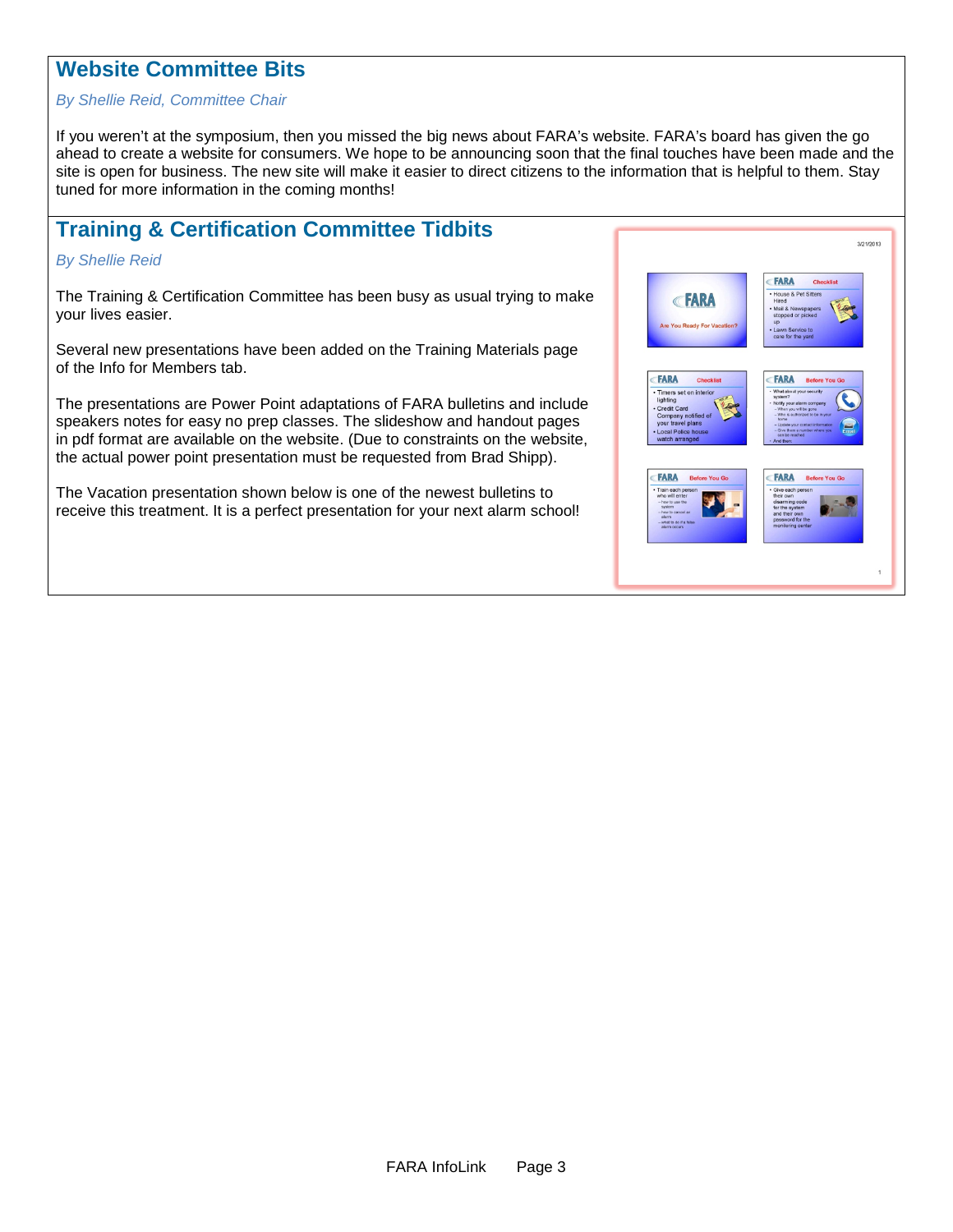## **Mid-Atlantic Musings**

#### *By Shellie Reid, Chapter President*

It was great to see so many of our chapter members at the symposium.

We are so fortunate to have so many members who are involved at the national level.

For those who weren't able to attend, we missed you!

Next year in Baltimore, I expect a full contingent from the Mid-Atlantic.

If you find yourself in Maryland on June 26, please join us for our next chapter meeting.



## **FARA's Believe it or Not**

#### *By: Brad Shipp, FARA*

From Recent News headlines –

- **AR: Monkey business ends when macaque triggers alarm** 6.20.13 - KAIT - An alarm was triggered Tuesday when Joey, a Macaque, broke out of the Chestnut Animal Clinic in Conway. Clinic practice manager Zach ... [More Info](http://www.kait8.com/story/22637292/monkey-business-ends-when-macaque-triggers-alarm)
- **FL: Grease-covered burglar found stuck in store window** 6.22.13 - Central Florida News 13 - The alarm went off, and the deputy who responded said he saw Winslow, 34, stuck in one of the windows. An arrest report said Winslow told the deputy he was ... [More Info](http://www.cfnews13.com/content/news/cfnews13/news/article.html/content/news/articles/cfn/2013/6/22/deputies_grease_cove)
- **FL: Woman Pulls Fire Alarm Because She Needed a Plumber** 6.20.13 - New Times Broward-Palm Beach - Once police officers and firefighters arrived at the scene, the woman was arrested for false fire alarm and misuse of 911 and taken to a place ..[.More Info](http://blogs.browardpalmbeach.com/pulp/2013/06/florida_woman_fire_alarm_plumber.php)
- **NY: Police: Burglar found hidden in dryer at New Rochelle home** 6.14.13 - News 12 Westchester - Gwen Stone got a call from her alarm company Wednesday morning saying that her home might have been broken into. Police say Majia ransacked the house,. [More Info](http://westchester.news12.com/news/police-burglar-found-hidden-in-dryer-at-new-rochelle-home-1.5478452)

Do you have any stories you would like to share about stupid criminals or strange, unusual, or funny reasons for false alarms? How about outlandish things that happen in the course of your usual work day? I know we all have them, so let's share and give everyone a chuckle! Please forward your stories to [lespinosa@beavertonoregon.gov](mailto:lespinosa@beavertonoregon.gov) and we'll put them in the next InfoLink for all to share!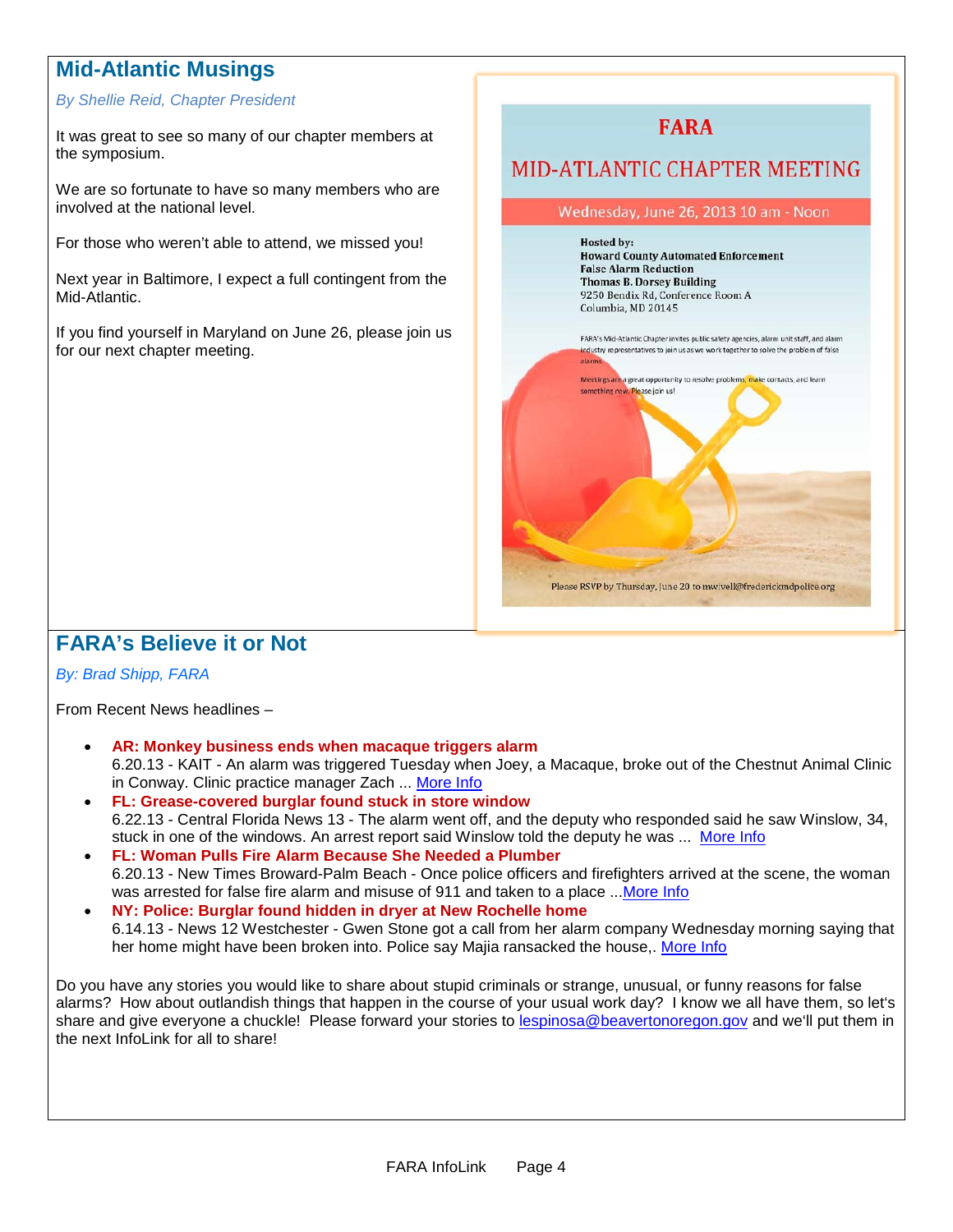## **Vector Security Wins 2nd PDQ Award for False Alarm Management**

#### *6.19.13 - Security Sales & Integration - Nashville, Tenn.*

Nashville, Tenn. — Vector Security's ongoing efforts to reduce false alarm dispatches have earned it the 2012 Police Dispatch Quality (PDQ) Award. Company representatives accepted the honor on Tuesday during a special ceremony at the Electronic Security Expo (ESX) here.

The annual award, given by the Security Industry Alarm Coalition (SIAC) and the False Alarm Reduction Association (FARA), spotlights alarm installing and monitoring businesses for creating best practices that help prevent false alarm dispatches. Security Sales & Integration, Honeywell Security and the Installation Quality (IQ) Certification Program co-sponsor the awards program. Vector received the honor during the SSI-sponsored IceBreaker Luncheon.



This is the second time that Vector Security has earned the accolade, having [won the inaugural PDQ Award in 2006.](http://www.securitysales.com/channel/intrusion/articles/2006/05/pdq-awards-validates-vectors-false-alarm-vigilance.aspx) The achievement is significant given that the firm serves more than 270,000 homes and businesses in North America, according to SIAC Executive Director Stan Martin.

"It's terrific to see Vector Security receive this award a second time," he says. "It recognizes Vector Security's ongoing commitment to their customers and the public safety agencies who work with us to protect the public."

Judges evaluated companies on various training activities, customer educational material, use of industry-recommended practices like enhanced call verification (ECV), use of SIA CP-01 equipment, follow-up with customers and tracking problem accounts. Applicants also had to include a letter from a local law enforcement agency confirming the company's police dispatch alarm rate. Submissions are scored in 15 different areas.

"Although all the finalists this year demonstrated commendable and comprehensive companywide commitments to effective alarm management, Vector Security was particularly thorough and impressive," SSI Editor-in-Chief Scott Goldfine says.

"From initial system sale to ongoing monitoring, the company demonstrates unwavering tenacity in implementing proven best practices that reduce false dispatches," he continues. "Vector Security's internal and external communications, training, management, and relationship with first responders are not only admirable but inspiring to our entire industry." Vector Security President and CEO Pam Petrow credits industry-wide endeavors for helping reduce false dispatch rates throughout the nation.

"Our industry has taken many important steps forward in implementing policies, technology and training to make alarm systems more effective and dependable," she says. "The partnership developed with law enforcement through our work with SIAC, FARA and our state alarm associations would not have been as effective were it not for the efforts of our organization and many others to curb unnecessary dispatches while maintaining and in many cases helping fund police response."

Vector Security, a finalist for SSI's 2013 Installer of the Year and Integrated Installation of the Year, received \$1,000 for its win. An in-depth look at the company's award-winning practices will be featured in an upcoming SSI issue. Other previous winners include, [Broadview Security,](http://www.securitysales.com/channel/business-management/articles/2010/08/broadview-s-false-alarm-vigilance.aspx) [Atronic Alarms,](http://www.securitysales.com/channel/fire-life-safety/articles/2009/05/atronic-has-tonic-for-false-alarm-ills.aspx) [Alarm Detection Systems Inc.,](http://www.securitysales.com/channel/fire-life-safety/articles/2008/05/ads-wages-war-on-false-alarms.aspx) [Brink's Home](http://www.securitysales.com/channel/fire-life-safety/articles/2007/05/on-the-brinks-of-no-false-alarms.aspx)  [Security,](http://www.securitysales.com/channel/fire-life-safety/articles/2007/05/on-the-brinks-of-no-false-alarms.aspx) [Custom Alarm](http://www.securitysales.com/channel/intrusion/articles/2011/08/false-alarm-reduction-is-customary-at-custom-alarm.aspx) and [HS Technology.](http://www.securitysales.com/channel/intrusion/articles/2012/10/hst-brings-the-hammer-down-on-false-alarms.aspx)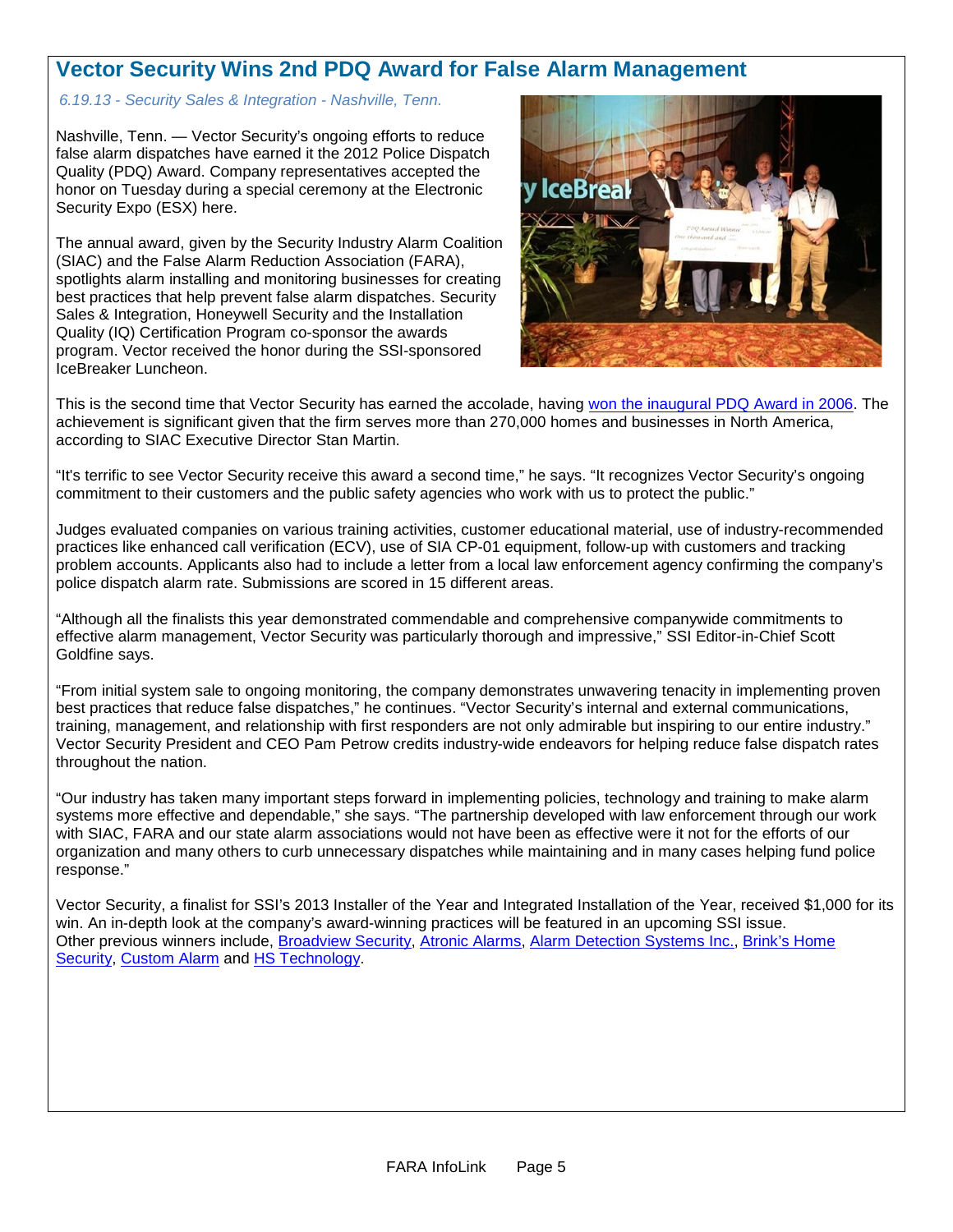### **Industry Update**

*By: Joe Carr, UCC*

#### **Georgia Adopts ECV**

In an effort to reduce calls for dispatch, the State of Georgia has passed into law the requirement when there is no answer on the first call to make an additional call to a different number prior to requesting dispatch from monitoring centers on burglary alarms. Georgia, Delaware, Virginia, Tennessee and Florida all require Enhance Call Verification (ECV). The law is effective as of July 1, 2013. The bill was supported by the Georgia Electronic Life Safety & Systems Association and Georgia Association of Chiefs of Police endorsing ECV. The requirement for ECV does not apply to life safety alarms such as fire or hold up.

#### **New Role for Roy Pollock**

Roy Pollack, CPP SET has accepted the position of Director of Licensing & Training Compliance at Comcast / Xfinity Home. Many of those that attended the past FARA Symposiums may have had the pleasure of meeting Roy in person. Roy is a past president of the Alarm Association of Florida and currently is Vice President of the ESA and has a long history in the security business. He is also a decorated former fire fighter and was presented with the Chiefs Award For Excellence. In his spare time Roy writes the 5- Minute Tech Quiz for SDM monthly.

#### **ESX**

ESX, a joint effort between the Central Station Alarm Association (CSAA) and the Electronic Security Association (ESA) met in Nashville for their annual training event June 17 thru June 21<sup>st</sup> of this year. Educational classes to help manage alarm companies were the theme of the event. One session was devoted to addressing how current interactive services such as text messaging and video to the consumer's mobile device can reduce false alarms. The alarm industry estimates that only about 20% of the households in the US have a monitored alarm system. By adding interactive systems such as thermostats, light controls, electronic door locks and video, the number could be increased to around 40%.

#### **ASAP to PSAP**

ASAP to PSAP continues to gain momentum with the addition of ADT, Protection 1, and Rapid Response to the program. The CSAA's current goal is to match alarm monitoring companies with public safety to maximize the program. Currently, Richmond, VA, Houston, TX, Washington DC, James City County, VA, York County, VA, and Tempe, AZ PSAP's are all receiving electronic dispatches from CSAA's Message Broker via Nlets. If your PSAP would like more information have them contact [membership@csaaintl.org](mailto:membership@csaaintl.org) to answer simple questions up to a professional assessment and presentation.

#### **POTS**

Plain Old Telephone Systems (POTS) lines are going the way of cassette tapes. According to AT&T nearly 700,000 landlines are being dropped every month. Depending on the source, we can expect to see the end of land line telephone lines sometime between now and 2017. The same holds true for cellular alarm transmitters that are on the 2G (second generation) network. The demand for more bandwidth and faster service is pushing all of the major cell carriers to upgrade to 3G or 4G and will not support 2G in the near future. Industry is turning to IP and mesh radio based communications.

## **Canadian Accredited Security Contractor (CASC) Program Supports Security Industry Self-Regulation**

#### *Written by Canadian Security Association*

The Canadian Security Association (CANASA) is proud to announce the Canadian Accredited Security Contractor (CASC) program which saw its official launch in October 2012. The much-anticipated national program is the first industryregulated program of its kind in Canada and aligns with CANASA's strategic objective of promoting self-regulation in the electronic security industry.

The CASC program was created to meet the needs of the growing electronic security industry in Canada and to enable like-minded security professionals to demonstrate their adherence to industry best practices in the absence of nationwide legislation.

The program supports and promotes best practices, integrity, and ethics in the industry and help consumers source accredited security contractor companies (CASC Companies) across Canada. The program is open to all security contractor companies that meet eligibility criteria.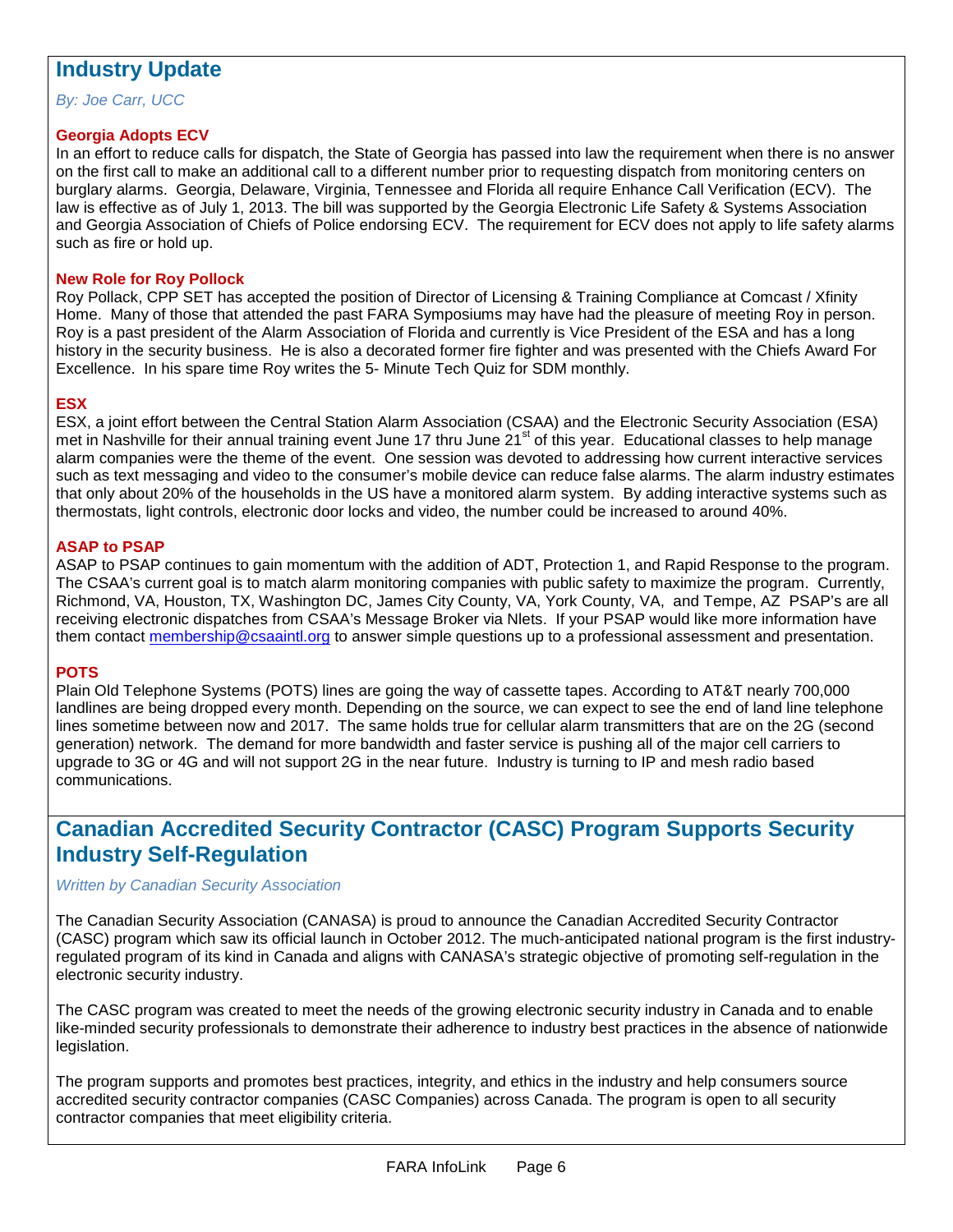To become accredited each security contractor company must adhere to eligibility criteria, which include maintaining proper insurance, providing Workers' Compensation Plan coverage for employees, and abiding by a Code of Ethics. Field technicians working for these companies must also complete top-level industry training. All companies must be insured, legally registered, and/or incorporated electronic security companies that adhere to applicable provincial and territorial security legislation.

For more information about the CASC program visit canasa.org > Membership > Canadian Accredited Security Contractor program or contact Cathy Nave at [cnave@canasa.org](mailto:cnave@canasa.org) or 1 (800) 538-9919 ext. 244.

### **News on Door to Door Sales**

*Courtesy of NESA*

- **AR: City pulls company's business license**  6.22.13 - The Daily Citizen - The company formerly operated under the names APX Alarm Security Solutions Inc., APEX Alarm LLC and APX Alarm or APX. The company has had more than ... [More Info](http://www.thedailycitizen.com/news/local/article_f9fc3550-db64-11e2-8320-001a4bcf887a.html)
- **HI: Action Line Consumer Alert: Phone scam targeting seniors**  6.18.13 - KHON2 - They call with an offer of a "free" personal alarm system. "There is a company calling saying that they can get seniors a very discounted or almost free hearing ... [More Info](http://www.khon2.com/2013/06/17/action-line-consumer-alert-phone-scam-targeting-seniors/)
- **KY: Consumer group warns of door-to-door sales people - WDRB 41 ...** 6.14.13 - WDRB - "The BBB has been getting calls recently from concerned senior citizens who are getting knocks on their door from out of state alarm sales people. [More Info](http://www.wdrb.com/story/22587349/consumer-groups-warn-of-door-to-door-sales-people)
- **NC: BBB warns of door-to-door scams** 6.10.13 - WSOC Charlotte - The most comment sales pitches deal with alarm monitoring services, house maintenance and magazine sales. The BBB president said the salespeople will ... [More Info](http://www.wsoctv.com/news/news/local/bbb-warns-door-door-scams/nYG69/)
- **NC: Summer means more door-to-door sales; beware** 6.10.13 - Salisbury Post - Summer is the high season for door-to-door sales of everything from magazines to meat, alarm monitoring services to driveway repaving. Representatives will ... [More Info](http://www.salisburypost.com/article/20130610/SP01/130619972/1023/summer-means-more-door-to-door-sales-beware)
- **OR: Security salesmen alarm residents in Umatilla, Stanfield** 5.30.13 - East Oregonian - Security salesmen alarm residents in Umatilla, Stanfield. [More Info](http://www.eastoregonian.com/news/local_news/security-salesmen-alarm-residents-in-umatilla-stanfield/article_0ea6520c-c8c7-11e2-baff-001a4bcf887a.html)
- **TN: Elderly targeted by bogus alarm salesmen** 5.28.13 - Elk Valley Times - Upon invite into the home, they inform the consumer they were given information that the consumer was in need of an alarm protection system. In each instance ..[.More Info](http://www.elkvalleytimes.com/?p=19034)
- **TN: Fake Security System Salesman Concerns Residents**  6.18.13 - wreg.com - (Memphis) Jackie Harris uses her burglar alarm system every night, which is why ... She said the man claimed he was from the company who made her alarm ... [More Info](http://java.com/en/download/installed.jsp?detect=jre)
- **TX: Mt.Pleasant Police warn of door-to-door solicitor fraud** 6.14.13 - KLTV - The Mount Pleasant Police Department is advising citizens of Mount Pleasant that an alarm company will be selling residential alarm systems door-to-door over ..[.More Info](http://mtpleasant.kltv.com/news/business/183611-mtpleasant-police-warn-door-door-solicitor-fraud)
- **TX: Police: Alarm company going door-to-door**  6.16.13 - Longview News-Journal - The Mount Pleasant Police Department issued a statement Friday advising people there that an alarm company will sell residential alarm ... [More Info](http://www.news-journal.com/news/police/police-alarm-company-going-door-to-door/article_abfc6c8a-46d2-50fc-8d46-14d9b54c19c5.html)
- **UT: Summer sales**  6.17.13 - UVU Review - These tables line the hall of flags, enticing you with tales of \$100,000 a summer for soliciting people for pest control, alarm systems or satellite TV. It sounds ... [More Info](http://www.uvureview.com/2013/06/17/summer-sales/)

# **Public Safety Updates**

*Courtesy of NESA*

- **AB: False alarms plummet** 6.1.13 - St. Albert Gazette - False Alarm – The City of St. Albert took a new approach to false alarms and it ... It looks like the changes council made last year to its false alarm bylaw are ..[.More Info](http://www.stalbertgazette.com/article/20130601/SAG0801/306019995/-1/sag0801/false-alarms-plummet)
- **CA: City study recommends updated fees for services** 6.12.13 - Los Altos Town Crier - A recent cost allocation and fee study recommends increasing charges for several services – from fines for false alarms to block-party permits – provided by the ... [More Info](http://www.losaltosonline.com/index.php?option=com_content&task=view&id=46441&Itemid=46)
- **CT: Fines for false alarms in New Haven** 5.30.13 - WTNH - "Responding to false alarms is a big issue for the police department, it eats up the equivalent of about eight officers a year. Per year that costs us over \$750,000," ... More Info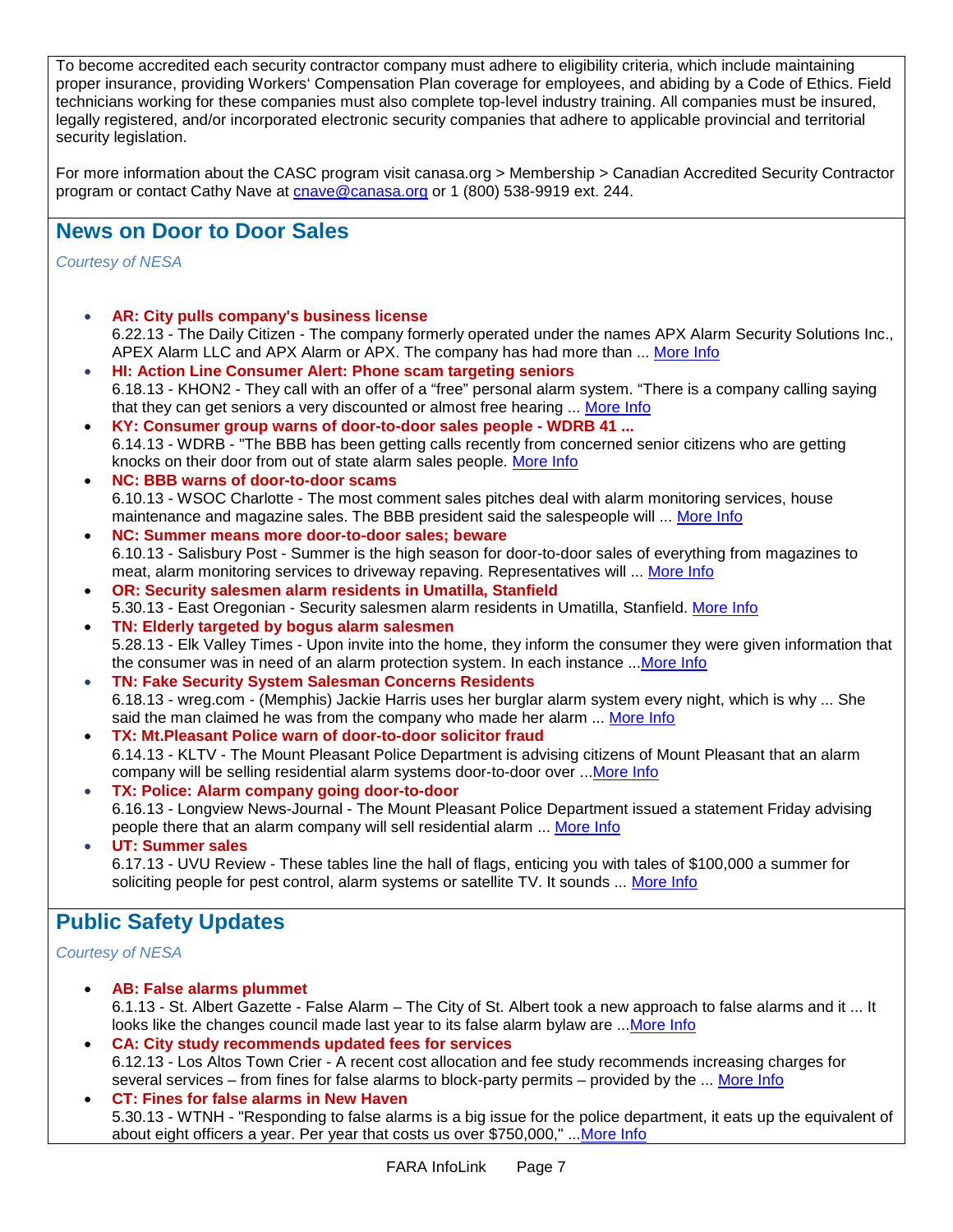- **IA: DFD, Chamber collecting contact information from businesses to be ...** 6.18.13 - Decorah Journal - The form also requests information on fire alarm systems in place at the business, such as smoke alarms, heat detectors or sprinkler systems. "This information ... [More Info](http://www.decorahnewspapers.com/main.asp?SectionID=2&SubSectionID=13&ArticleID=31366)
- **MA: Massachusetts city fights to control fire alarm monitoring** 5.29.13 - Security Systems News - Lowell, Mass.- Massachusetts' highest court ruled last year that municipalities can't require businesses to install just one type of fire alarm system when the state building code allows for four. But the city of Lowell contends that decision doesn't apply to it. Why does an industry spokesman predict this is a battle the city won't win?.. [More Info](http://securitysystemsnews.com/article/massachusetts-city-fights-control-fire-alarm-monitoring)
- **MI: Plymouth Raises Fines for False Fire Alarms** 6.21.13 - Patch.com - The first two false fire alarms in a calendar year will remain at no charge, but fines ... in a year, \$100 for the fourth and \$100 more for each additional false alarm. [More Info](http://plymouth-mi.patch.com/groups/politics-and-elections/p/plymouth-raises-fines-for-false-fire-alarms)
- **NC: Wilson, N.C. weighs false security, fire alarm fees** Less than one percent of city's 5,371 alarm calls during the past year were valid. [More Info](http://news.cygnusb2bmail.com/portal/wts/ccmci9edEPnaee3jzqivmx8a4CETrubMiXDRuDD2PYj)

• **OH: Lorain Council OKs fines for excessive false alarms** 6.18.13 - Chronicle-Telegram - Owners of businesses or homes will be fined \$25 when the police or fire departments have to respond to more than three false alarms at their properties in a ... [More](http://chronicle.northcoastnow.com/2013/06/18/lorain-council-oks-fines-for-excessive-false-alarms/) Info

- **OK: Budget adopted; bills to rise** 6.12.13 - The Lawton Constitution - However, Ward 4 Councilman Jay Burk said he didn't know if he could support the budget if it contained the alarm fee because while the projected revenue was ... [More Info](http://www.swoknews.com/news-top/local/item/7944-budget-adopted-bills-to-rise)
- **ON: Police board hikes cost of false alarm fees** 5.28.13 - MetroNews Canada - The Ottawa Police Board upped fees charged for false alarm calls from \$130 to \$135. The fee, part of a 2010 bylaw, was intended to curb the number of false ... More Info
- **PA: Fines increased for false alarms in Donegal Township** 6.20.13 - Tribune-Review - Property owners in Donegal Township can expect an increase in fines if local firefighters respond to false alarms. The township's board of [...More](http://triblive.com/neighborhoods/yourmtpleasant/4191716-74/false-stull-alarms) Info
- **TX: Alarm registration deadline approaches** 6.19.13 - Odessa American - People with alarms at their homes or businesses have until July 1 to renew their registration with the Odessa Police Department or face greater fees. Fees to [...More](http://www.oaoa.com/news/crime_justice/law_enforcement/article_6d898168-d858-11e2-ba7f-0019bb30f31a.html) Info
- **TX: Audit: City Hall's Broken Burglary Alarm System Cost Dallas \$1.6 ...** 6.10.13 - Dallas Observer - Here's how it's supposed to work: A business or property owner buys a burglar alarm then pays the city for a permit. When there's a burglar, police show up and ..[.More Info](http://blogs.dallasobserver.com/unfairpark/2013/06/audit_city_halls_broken_burgla.php)
- **TX: Paris police cracking down on false burglar alarms** 5.29.13 - KXII-TV - Paris, TX - With less than a week until the new burglary alarm ordinance takes effect, there are still over 200 residents and businesses that have yet to register ... [More Info](http://www.kxii.com/news/headlines/Paris-cracks-down-on-false-alarms-209280461.html)
- **WY: Cheyenne, Wyo. passes amendment to alarm system code** 6.17.13 - SecurityInfoWatch - Cheyenne - Multiple false alarms at one location may result in fees for the owners as part of an amendment to the city code on alarm devices. [More](http://www.securityinfowatch.com/news/10962544/cheyenne-wyo-amends-code-to-allow-for-false-alarm-fees) Info

# **Industry News**

### *Courtesy of NESA*

- **'Undercover Boss' appearance a triumph for ADT** 5.23.13 - Security Info Watch - Reality show reveals dedicated employees… [More Info](http://www.securityinfowatch.com/blog/10948276/undercover-boss-appearance-a-triumph-for-adt?utm_source=SIW+Security+Markets+%26+Systems&utm_medium=email&utm_campaign=CPS130522003)
- **Vivint President Alex Dunn on how Vivint "can be a much bigger company than we currently are."** 5.29.13 - Security Systems News - Tess talks to Alex Dunn, Vivint president, about how Vivint "can be a much bigger company than we currently are." Dunn discusses the Vivint Innovation Center, his new role with the company and how Vivint Solar complements Vivint's home security/home automation services. [More Info](http://www.securitysystemsnews.com/videos/vivint-president-alex-dunn-companys-plans-growth)
- **CA: California Loosens Security Licensing Requirements** 5.31.13 - CEPro - Once that test is passed, an integrator simply needs to apply for an Alarm ... "Anyone that has worked in the alarm industry for say 10 years and does not have a ..[.More Info](http://www.cepro.com/article/california_loosens_security_licensing_requirements/)
- **Ask a cop: Are security systems worth the money?** 6.10.13 - ksl.com - Most police departments don't respond to "burglar alarms," especially in the Salt Lake Valley. I then ask them what their goal is with the alarm. Do they want to ... [More Info](http://www.ksl.com/?sid=25506717&nid=148)
- **Solution reduces false alarms and offers intelligent video motion ...** 6.10.13 – SecurityInfoWatch - This drastically reduces the number of false alarms. Through the development of the MxActivitySensor, MOBOTIX has re-invented a method for intelligent video ... [More Info](http://www.securityinfowatch.com/product/10958018/mobotix-corp-mobotix-mxactivitysensor)
- **Intrusion Detection: Integrity in Action** 6.11.13 - SecurityInfoWatch - The security alarm industry deserves a pat on the back for advancements in alarm systems, particularly intrusion detection, that continue to make solutions more ... [More Info](http://www.securityinfowatch.com/article/10948530/intrusion-detection-integrity-in-action)